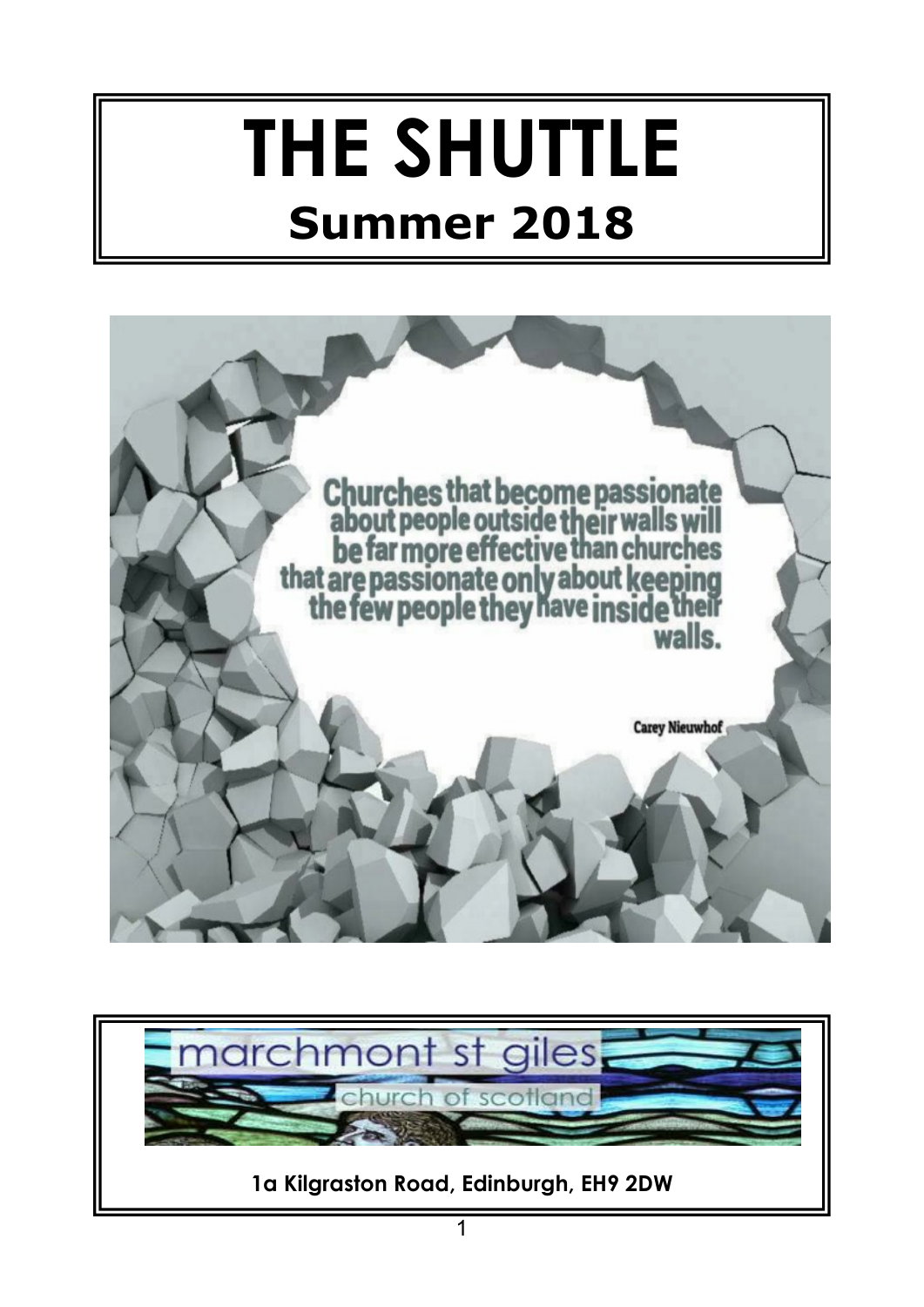# **Meeting Matters**

| <b>Every Saturday</b>  |                                           |
|------------------------|-------------------------------------------|
| $10 - 12pm$            | Morning Coffee until end of June          |
| <b>Every Tuesday</b>   |                                           |
| 10.00                  | Prayers & Reflection South Transept       |
| <b>Every Wednesday</b> |                                           |
| 12.30                  | Butterflies Plus - Lunch for the Over 60s |
|                        |                                           |

# **June**

- 10 9.50 Family Service
- 10.30 Morning Service
- 17 9.50 Family Service 10.30 Morning Service followed by Sunday Lunch and Annual Stated Meeting
- 24 9.50 Family Service 10.30 Sacrament of Holy Communion

# **July**

- 1 10.30 Morning Service
- 8 10.30 Morning Service
- 15 10.30 Morning Service
- 19 10.00 Toddler Time see page 10
- 22 10.30 Morning Service
- 29 10.30 Morning Service

# **August**

- 5 10.30 Morning Service
- 12 10.30 Morning Service
- 19 10.30 Morning Service
- 26 10.30 Morning service

## **September**

- 1 9.00 Trip to Holy Isle
- 2 9.30 Family Service : Back to Church Sunday **Contributions for the next issue of The Shuttle to be submitted by today**
	- 10.30 Morning Service
- 5 10.00 Toddler Church see page 10
- 9 9.30 Family Service
	- 10.30 Morning Service

#### **Front Cover**

This quote fits in with the Minister's article this month, the Butterflies Project and also with this months's "And Finally". It's about thinking out of the box and being there for others and not just ourselves. The church is changing and we need to change with it to ensure our place at the heart of the community.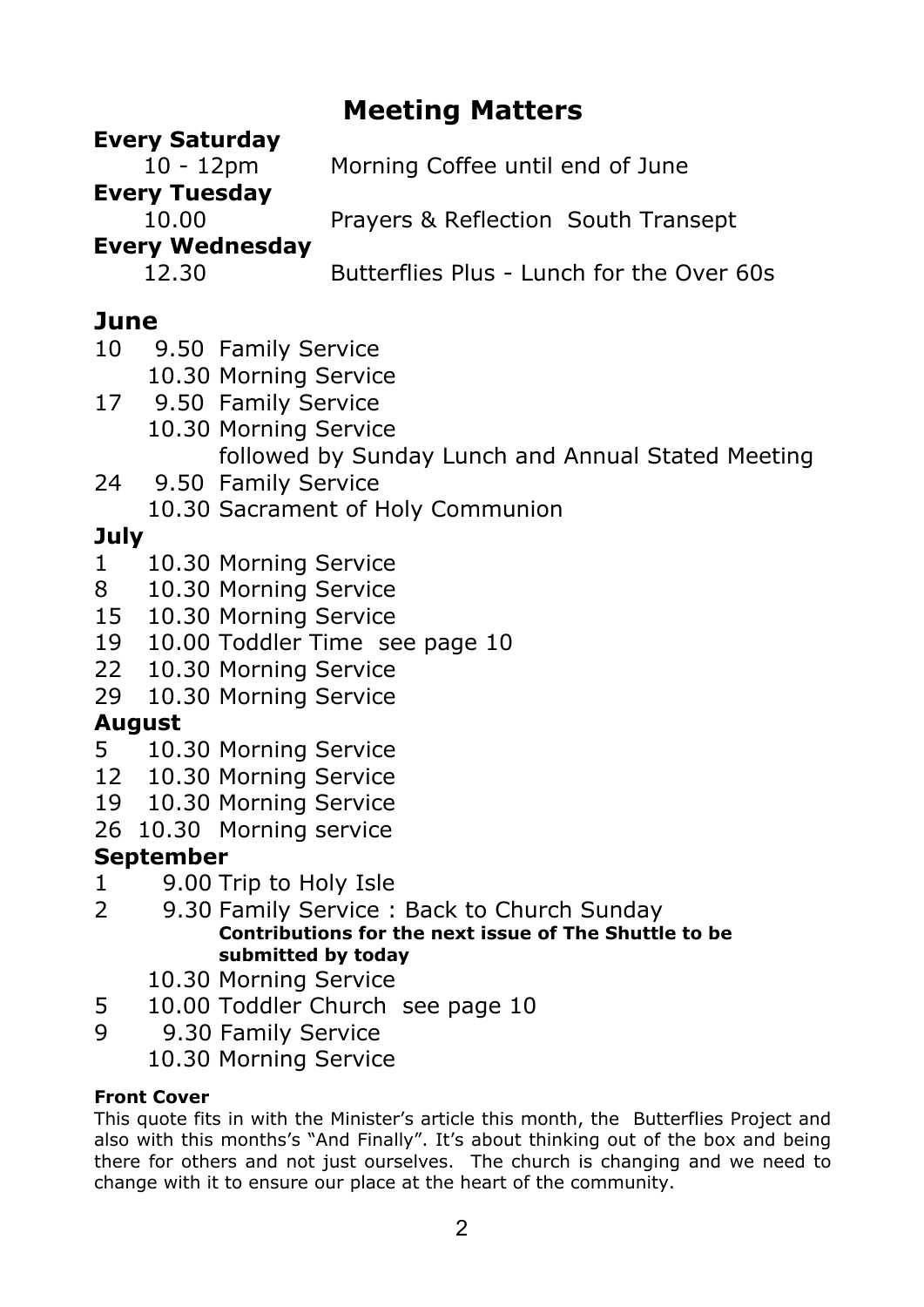# **Reflections**

*"We have this treasure in clay jars, so that it may be made clear that this extraordinary power belongs to God and does not come from us." 2 Corinthians 4:7*

I have had a few days at the General Assembly and it has been quite an eye-opener. The Council of Assembly, who are the Trustees for the Church, placed before the Assembly a strategic plan for the Church of Scotland for the next 10 years.

There was one of those great debates in the Hall, which the Assembly is famous for, and a Commissioner stood up and presented an alternative view. He said that a 10 year plan is too far ahead and we needed more radical proposals in the next year. There were many reasons for this, including the prediction that in the next 4 years the Church of Scotland will have only 600 of the 1000 Ministers of Word and Sacrament, which it needs to serve all the parishes that currently exist in Scotland and beyond. There are many Presbyteries to the north of Scotland, which have a significant percentage of its parishes without a Minister, and in some cases, certain parishes have been in this situation for more than 5 years and a handful for more than 10. There were serious questions asked about whether the Church of Scotland should seek to continue to have a parish in every part of Scotland. I think that if this were to proceed, the Church of Scotland would lose something integral to the nature and practice of its calling. That might be easy for an Edinburgh Minister to say, when most parishes are served by a Minister and when a Minister leaves or retires most congregations are able to call a Minister quickly.

Everyone throughout the Church of Scotland is to be asked to share this concern and plan for the future. It does not necessarily mean a reduction in congregations, although the Church is still overpopulated with buildings after the Free Church and the Established Church reunited in 1929 and did not reduce the number of buildings at that time.

What was proposed was for the Council to return in one year with a more radical plan and it was overwhelmingly supported by the General Assembly. As to the situation in Edinburgh, in the next few years the city will have a larger population than Glasgow, but with a significantly lower number of parishes. What it means in this area is that if the planned development on the Astley Ainslie site goes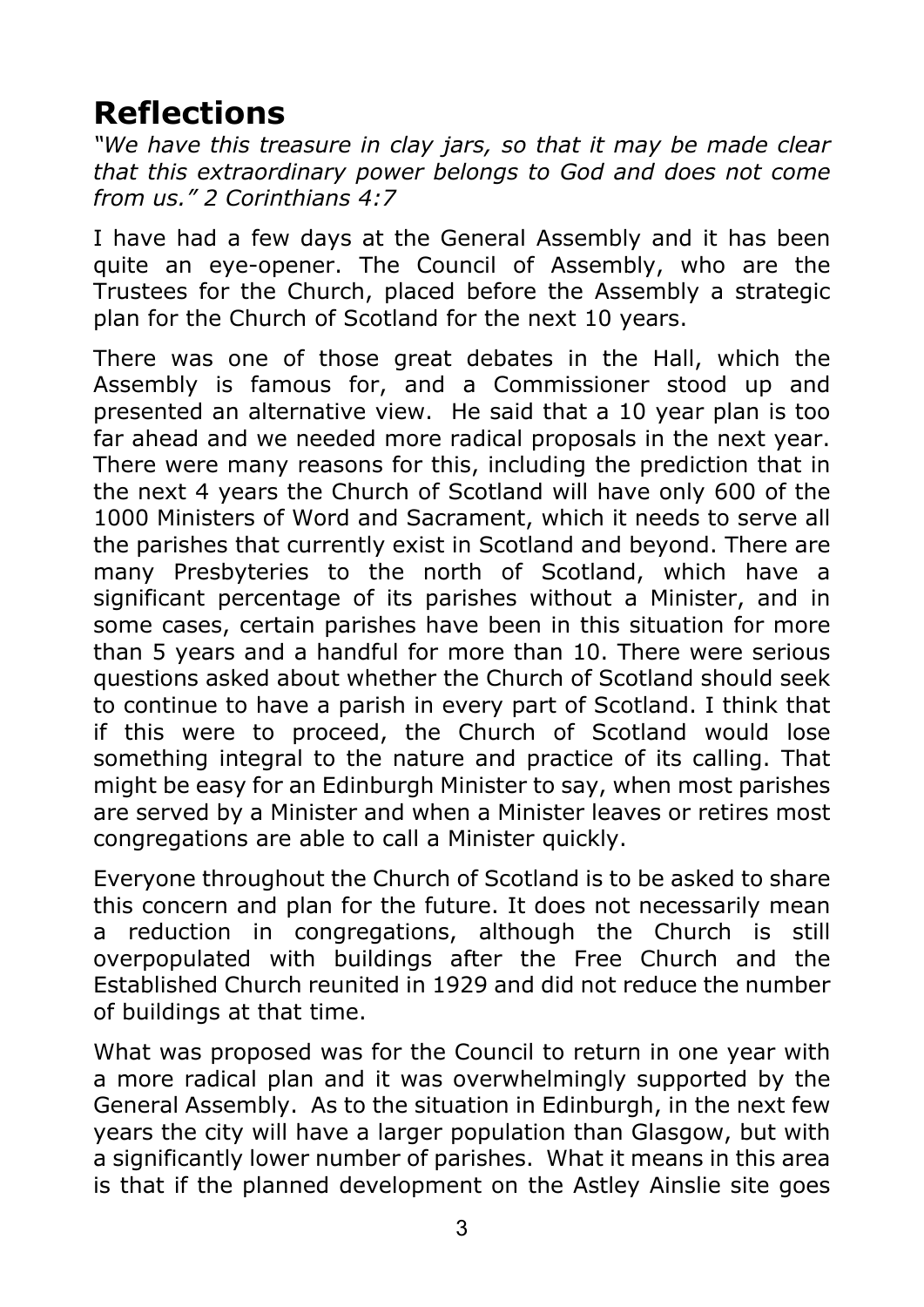ahead the numbers of people in Marchmont St Giles' parish will double. That will be a task and a challenge for us as a congregation and one that I am sure that we will rise to with our usual enthusiasm and commitment to the people in our parish.

What is important is that we are fit for purpose and we continue to hold our mission statement close to our hearts; that "as part of God's family, we are open to everyone. We seek to share God's love in worship, welcome, fellowship and service.**"**

Our outward looking attitude and our commitment to engagement with the parish is important and we should not underestimate how well we do this. It is not every congregation, which has had the insight and courage to make and deliver the plans of the last few years. As we move forward into the future, we will need to work more closely with our neighbours and also continue to see what are our needs and the needs of the parish and plan for that carefully.

In the short term, the Presbytery has given us a bursary of £500 to support the work of a summer Intern to get our internet and social media presence fit for purpose and to work with the Families Worker with the Holiday Club and to deliver an IT Café. Once a week throughout the summer, older people who are bamboozled by their phones, Ipads, Laptops or just anything to do with technology can come along for a coffee and be supported in learning more or getting to grips with whatever evades them.

What you have just read may seem like bad news, but it is much more than that. We are in a privileged position in Edinburgh and Marchmont and we give financially to the Church to support those congregations who are not able to fully pay for their Minister. But we should neither be complacent nor think that we do not need to adapt to the future which the Church is facing.

We have a responsibility as God's people in this place to do what we can in our time, to the best of our ability and to recognise that what we do, we do so with God at the core of our being and as our example of what could be and what will be. We must go forward in faith and in trust and be prepared for the future.

Karen K Campbell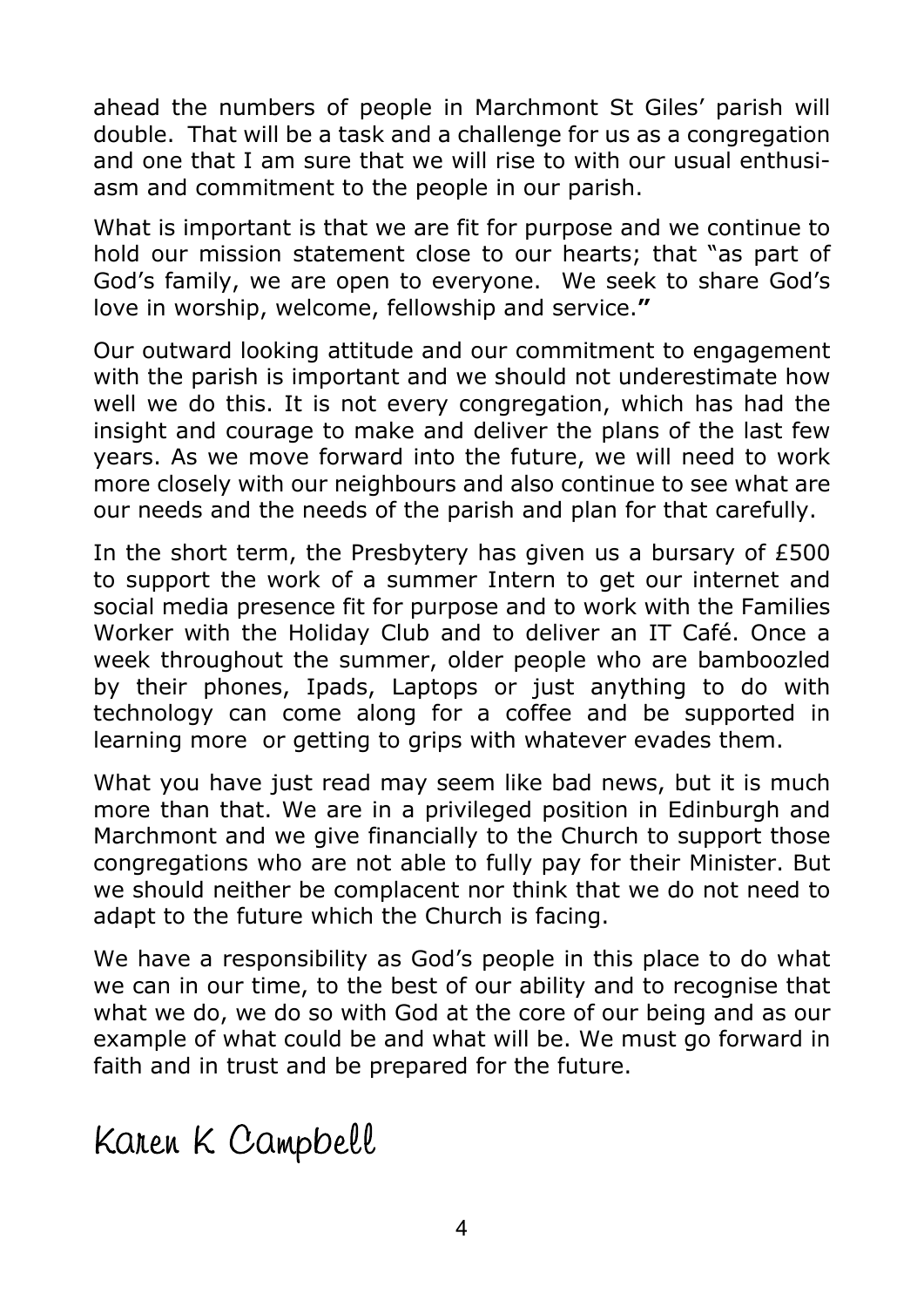# **CHURCH FAMILY & PARISH NEWS**

On Sunday  $17<sup>th</sup>$  June a buffet Lunch will be available after the service. Please donate what you would spend on Sunday Lunch and the proceeds will go to the Development fund. The Annual Stated Meeting will take place after lunch with presentations from the Treasurer, the Minister and Development Committee.



A church family outing to Lindesfarne on Holy Isle is being planned for Saturday 1st September. If you would like to go on the bus then please let the office know - the more the merrier (and the cheaper). Further details will be intimated nearer the time.

Sunday 2nd September will see us celebrate "Back to Church Sunday" to start off the new church year. We would be delighted if you would bring a friend with you.



 **We give thanks for the life and service of:** Omana Jacob, who died on the 14<sup>th</sup> May 2018. Ian Dobbie, who died on the 1<sup>st</sup> June 2018

# **Notes from the Kirk Session**

At the June Kirk Session, a lot of time was given over to discussing what GDPR (General Data Protection Regulation) means for us.

There is a GDPR Privacy Policy in place for MSG and its staff which can be found on notice-boards in the church, centre and on our website and Facebook page. Personal data will be kept securely and Elders were asked to ensure that any personal information they have be kept safe at all times. Elders and staff will participate in training through a Webinar over the summer.

As a church we have a "legitimate interest" to fulfil our duties as a Church, employer and as a business (relative to the letting of our facilities). On certain occasions we may also make use of the "consent basis" where information is required to be shared for example via the Shuttle and or website.

There will be a fuller article in the September issue of The Shuttle.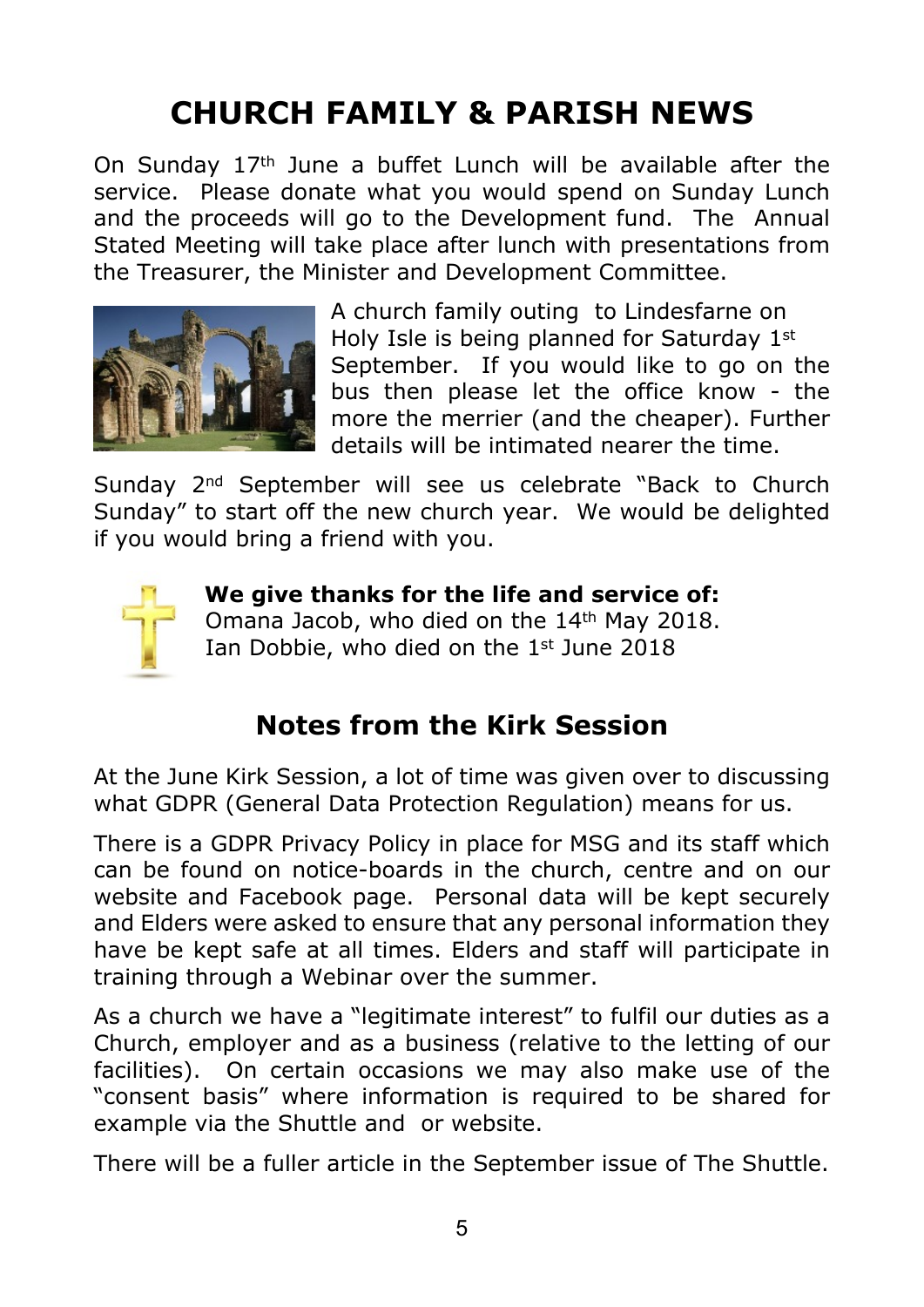# **New Book on Organs Pulls Out All the Stops**

The magnificent sounds of a church organ might seem like the natural accompaniment to congregational singing. Many of us then will be surprised to learn that 19th century churchgoers were scandalised at the prospect of introducing organ music into Scottish Presbyterian services. *(Our forebears here in the Grange Church were no exception! Ed)*

Dismissed as "a kist o' whistles with the devil in every pipe", the instrument was scorned after the Reformation. In fact it wasn't until 1864 that the General Assembly agreed to allow them in Church of Scotland worship if presbyteries agreed. "Before this the Church of Scotland didn't tolerate their use", says Alan Buchan, a husband of the manse and organist for some 45 years. "Afterwards there was still often tremendous disagreement within presbyteries. "There was a view that only the human voice is a legitimate way to praise God."

Mr Buchan has spent seven years compiling every pipe organ ever to exist in Scotland, a labour of love that has given us his recently published book 'Organs in Scotland'.

Whilst much of the book is an in-depth catalogue that records every organ in Scotland, it also contains some fascinating insights into the history of the organ. "Originally organs would play to give monks or cathedral clergy a break from chanting," he says, noting that initially the Benedictines were pro and the Cistercians against the addition of the instrument in worship. After the Scottish Reformation, organs were frequently destroyed in acts of iconoclasm. In 1687, for example, James VII's organ installed in the Royal Chapel at Holyrood was destroyed by an anti-Catholic mob, who "pull'd it all to pieces". The first Church of Scotland organ unveiled after the 1864 decision was at Anderston Parish Church in Glasgow on 15 January the following year.

Meanwhile, as the book reveals, Scottish American industrialist Andrew Carnegie was passionate enough about the value of the organ to part-fund more than 7,600 of them around the world.

At a time when women were excluded from many official aspects of the church, Mr Buchan says that they took up roles as organists from the very beginning.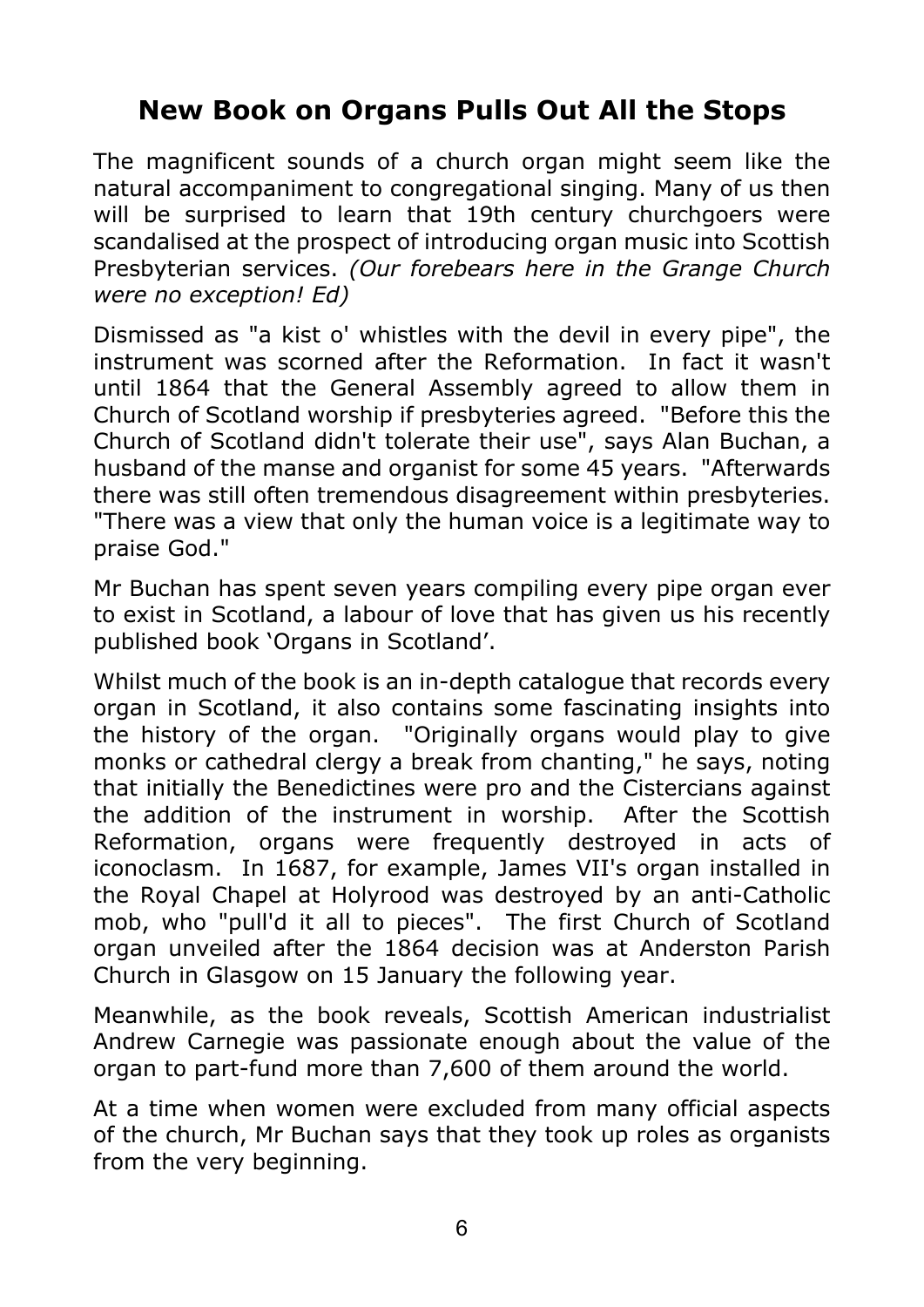Asked about the appeal of playing the organ Mr Buchan explains that it's a unique instrument. "I took it up when I was 16. Like a lot of boys I liked making a lot of noise", he says. "It's a very exciting instrument to play. You have a whole orchestra at your disposal." Unsurprisingly he has a preference for traditional Unsurprisingly he has a preference for traditional organs. "I prefer those which are in their original state - you feel closer to the music if you have mechanical action", he says. Although the peak time for new organs has passed, there are still a healthy number of players in Scotland.



Schemes such as Scottish Churches Organist Training Scheme(SCOTS) are helping to support the musicians of the future.

The book is published by the Edin burgh Society of Organists.

# **GUILD 2018 NEWS** The Guild says thank you!

We completed an interesting Guild year in April, with our funds allocation and a taste of Viet Nam from Myra and Ian Wattie. We had enjoyed a varied and informative programme of speakers.

We had around £2000 to share out, and agreed to give £450 each to two Guild projects (Breaking the cycle of FGM, and Street Pastors). Charity Air Ambulance Scotland are to receive a similar sum, and Richmond Craigmillar will also benefit, as will our own congregation. Other groups who figured in our syllabus will also receive donations of varying sizes.

At this point in the year, we have a better idea of our income from Morning Coffees, and we agreed to augment the amounts for Richmond Craigmillar and the Air Ambulance appropriately at this time.

Next year's syllabus is being arranged already, and looks very promising - do come and join us in September! Also remember to drop in for Saturday Morning Coffee, until later in June. All are most welcome! And your contributions are very much appreciated.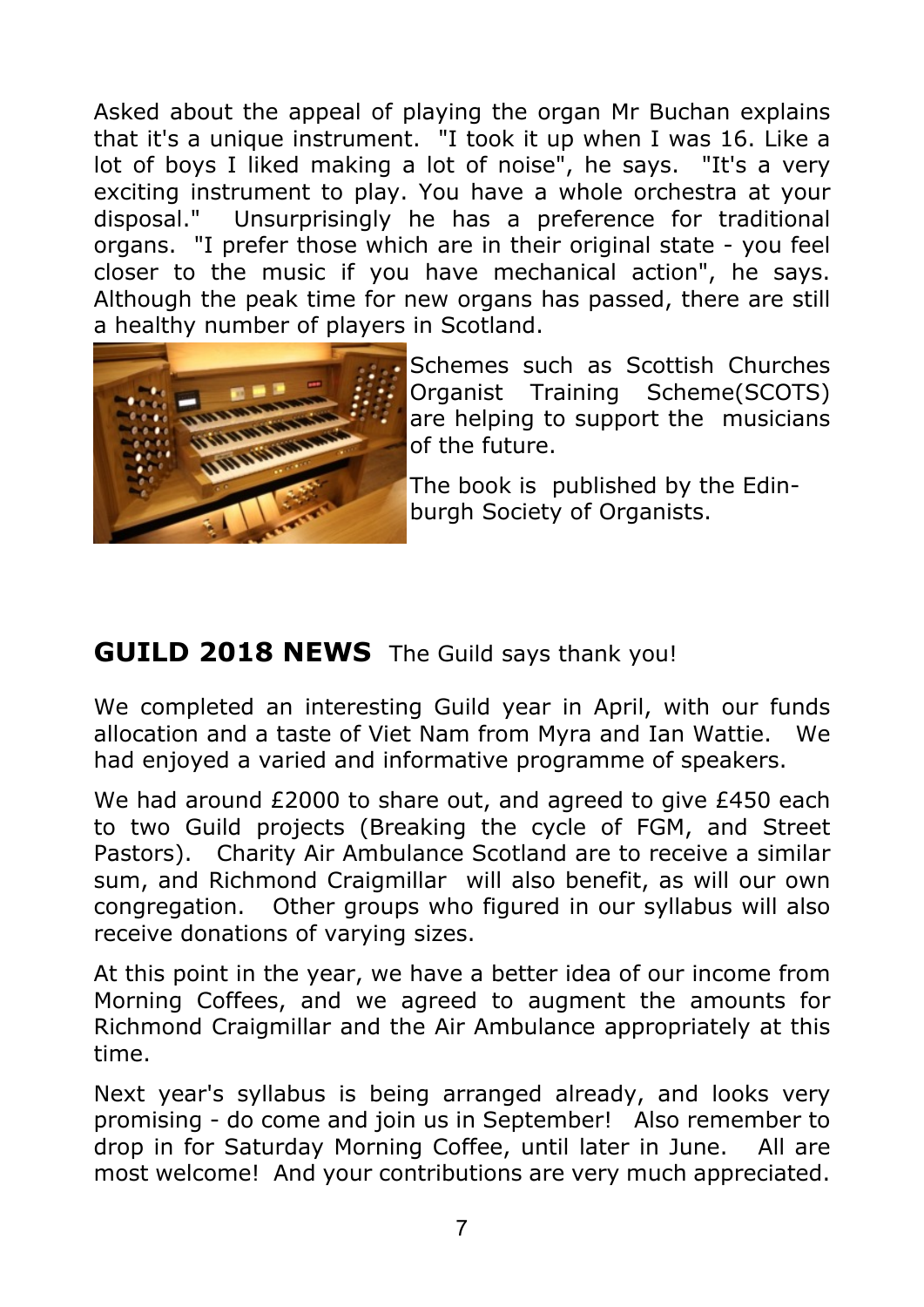# **Christian Aid 2018**



The Christian Aid Committee would like to update you on our envelope distribution.

The format was different this year as envelopes were only delivered, not collected. I must be honest that I was pessimistic about this new format and thought the delivery and collection of envelopes had run its course, however I am delighted to be proved wrong, we collected £1264.00.

We would like to thank all those who delivered the envelopes for us including the Meadows Explorer Scouts whose younger legs more ably coped with the many stairs in our area.

Grateful thanks too are extended to the many bakers, waitresses, coffee-makers and sales staff for your contribution of time and goodies including a quantity of hand made cards, I personally thank you for your donations to the raffle . The Coffee Morning raised £516.00

Our thanks also go to our own quiz guru - I didn't finish it but many found it a tad easier than last year. The German Speaking Congregation once again were very generous in their support.

Thank you so much to everyone in the Marchmont St Giles' Parish and further afield who donated to such a worthwhile cause, it is very much appreciated.

June Wilson

PS The answers to the Quiz will be available to see on the noticeboards shortly.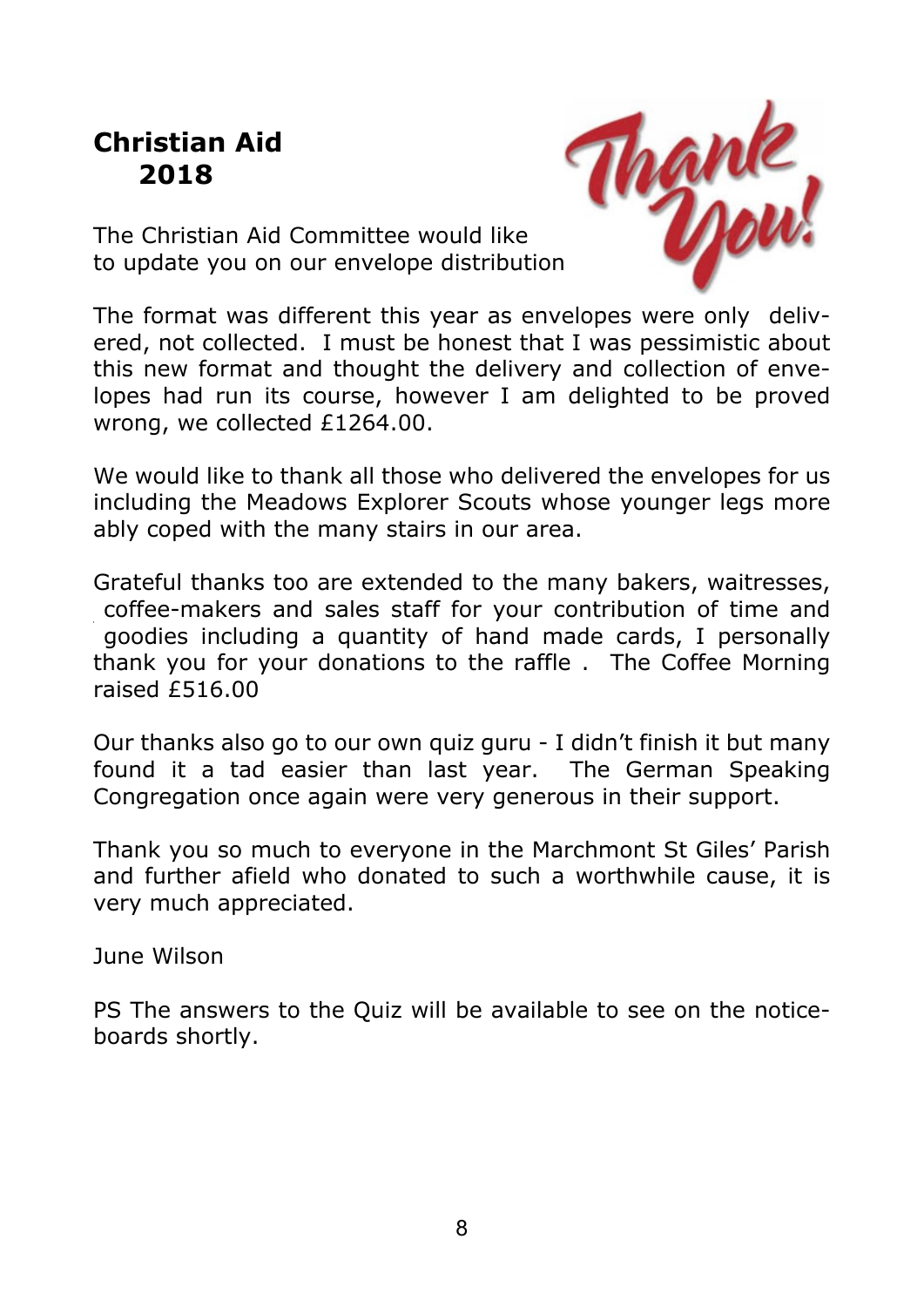# **The Butterflies Project**

# **Marchmont St Giles' At the heart of the Community**



Through the work the church, pastoral care team, cafe and centre are already doing in the community, in line with our mission statement, various needs such as loneliness, relationship issues, faith challenges and postnatal depression have been identified throughout the generations. This project has been designed "**To encourage creative ways of working which develop the life and mission of the local church and be transformative for communities and congregations".** It is another step in our outreach to all and funding from "Go For It" will allow us to provide more resources to carry out this vital work in God's name.

There is an expressed need for contemporary, vital expression of Faith and its outworking in 21<sup>st</sup> Century context. Younger families are challenged by relationships issues, apparent exclusion because of their ethnic origin and postnatal depression; and older single people or those who are also carers who experience loneliness and isolation and are referred to the Centre by GPs to access care, support, food and companionship.

This unique cradle to grave project has developed and changed over many years to where it is now. The Kirk Session and Congregation have long had an aspiration to be at the "Heart of the Community". This continued in 2006 with the building of the Centre, which allowed the development of vital links with the parish which had been challenging in the past because of the lack of suitable accommodation. As soon as the Centre and then the Café opened, it was young families who used the facilities on a regular basis, and were open to what the Congregation was offering. Along with the facilities it became clear very soon that they also had pastoral and spiritual needs which the congregation were able and willing to meet. The older people needed similar bespoke care and concern and over time we were able to respond to the needs they told us about.

It cannot be stressed enough how important the work which is done by all of our volunteers has become and how much our users, customers and visitors appreciate it. We would love you to join us.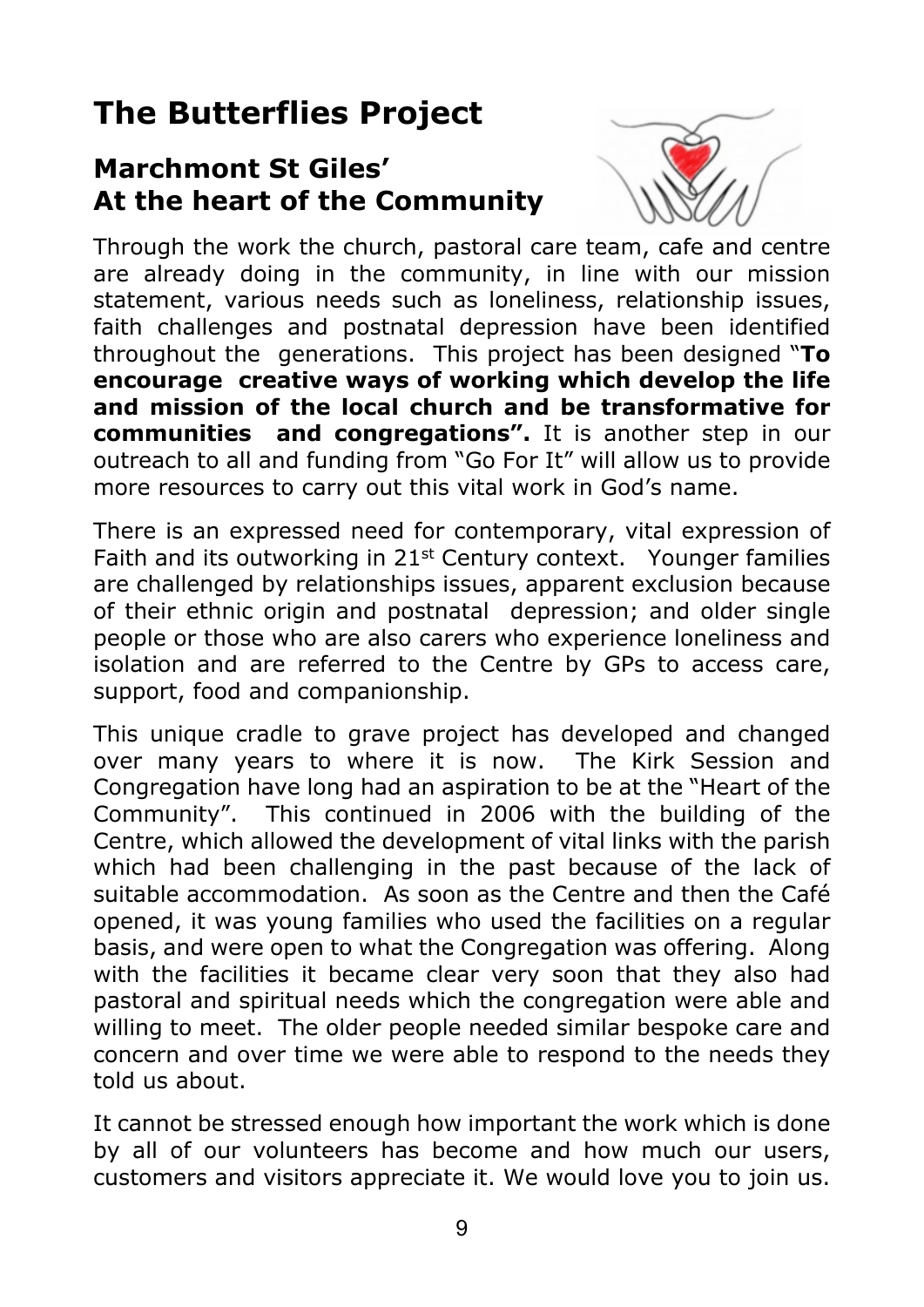# **Family Focus Summer 2018**

#### **A big "Thank You" to Catherine!**

We have been delighted to have a Duke of Edinburgh Award student volunteering with us for the last few months. Catherine has been part of the Sunday Children's Team working towards her Bronze Award. Catherine fitted in straight away with the other volunteers, kept up with the '*thinking on our feet'* nature of the sessions and quickly had a fan club with the children, especially the P2 & 3's! We have loved having her with us and wish her every success in her next endeavours. Let us know if we can help you with your Silver Award, Catherine!

#### **Toddler Church is having a make-over!**

From September 2018: Toddler Church is moving to the first Wednesday of the month at 9.30am. We have heard through consultation and review that a Monday is too close to the weekend, families would appreciate coming straight after school drop- off, and the variable dates are tricky to remember so we will be piloting a new slot until Christmas.

We love being able to meet up and worship with families mid-week. We meet grandparents that look after grandchildren while parents work, parents where only one at home feels drawn to church or those that have 2 church bases and any family or carer of little children that like to come for an informal Bible story, songs, friendship and tea trolley! A warm welcome awaits; little or loud, vocal babies to wriggly pre-schoolers!

Look out for our new publicity material over the summer. See you Wednesday, 5th September 9.30am to 10am!

#### **Meanwhile…**

…to keep the families of little children going over the summer break, we are having Toddler Time Thursday 19th July, 10am-12 noon The usual toys, friendship and fun but in the large hall, activities, mini make & do culminating in a Toddler Church-style time in the church sanctuary with story & songs for those that wish to join us.

#### **Holiday Club 2018: Base Station: U**

We are running our first Summer Holiday Club this year for primary school aged children.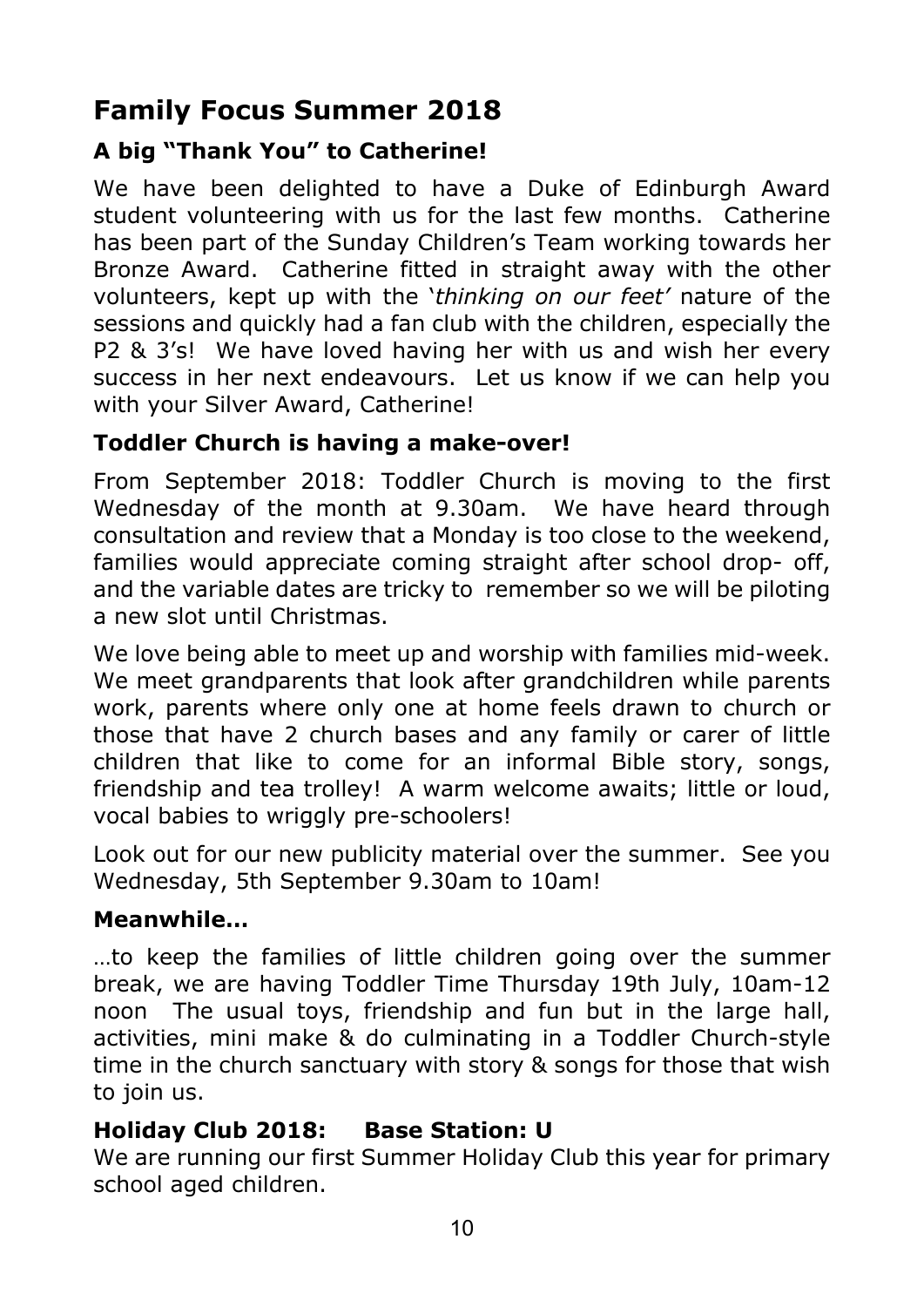Monday 30th July to Friday 3rd August, 9.30am to 12 noon for Bible themed fun, games, activities and more. Booking and details via family@marchmontstgiles.org.uk

#### **Summer Sunday's at MSG from 10am.**

During July & August this summer the welcome mat will be out and the coffee on from 10am for fellowship before the 10.30am service. There will be a low-key children's programme during the 10.30 service with 'Pew Projects' for older ones and side chapel area for littlies.

#### **Moving on up!**

We are thinking of various children & young people in our community, especially those we know in our immediate church family, who are transitioning to a new school, high school or off to University. We wish you all the best in your next steps and we will be praying for peace, excitement, new friends and opportunities for you and your families.

#### **Bettina**

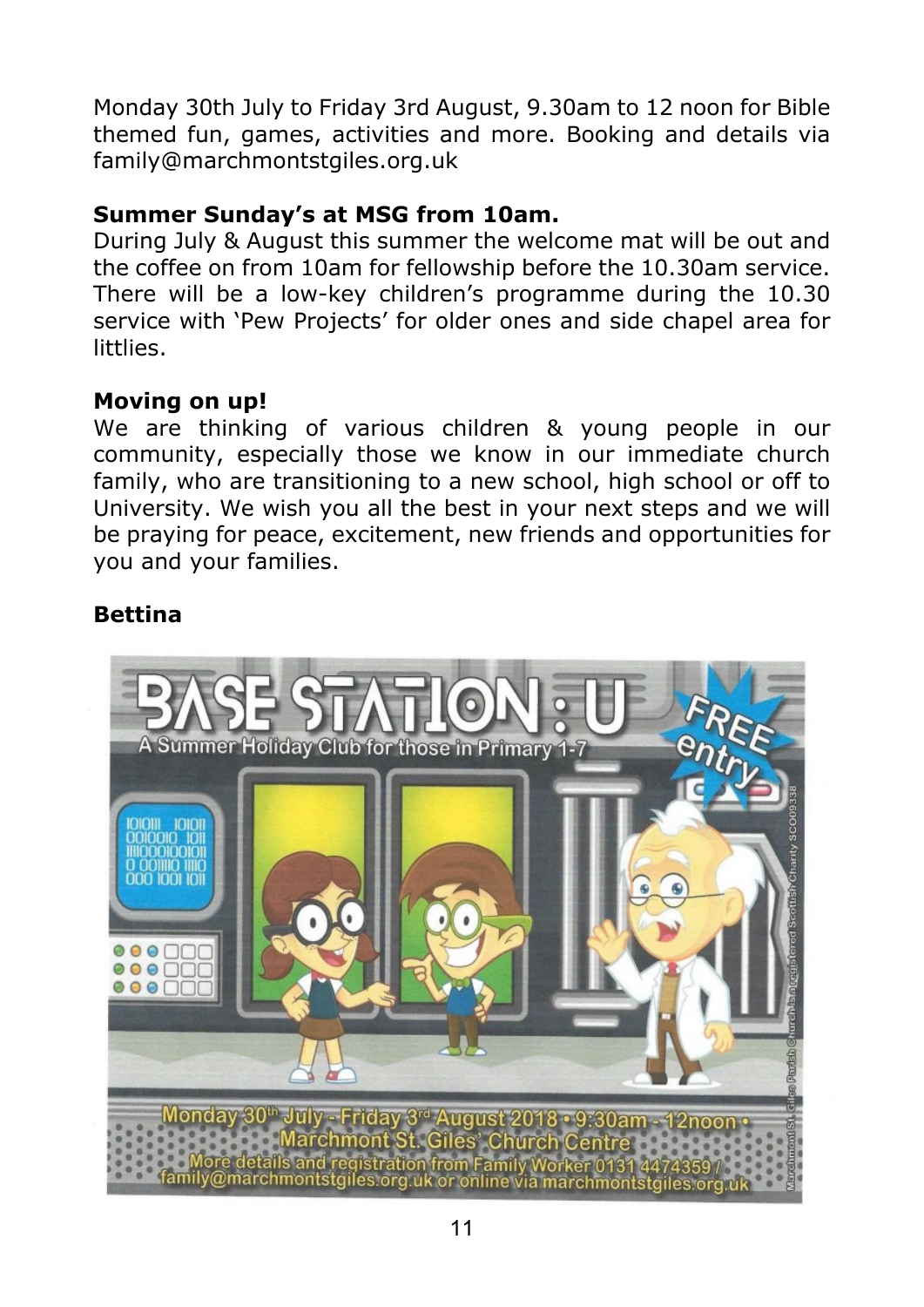# **Fundraising & Development News**

As mentioned in the last issue of the Shuttle, we had just applied for a pitch at the Meadows' Festival to promote awareness of our presence in the community, show off our exciting plans and do some fundraising at the same time. We were delighted to be successful. Then it was all hands on deck as word went around that we needed bric-a-brac, clothes, books etc. The week before the event was spent collecting, pricing and packing all sorts of items for the stall and the Cafe volunteers went into major production of jam, marmalade and tablet. Eight o'clock saw us with two fully laden cars waiting in the queue to get onto the Meadows with two hours to go before opening time. We had practised putting up the gazebo and in between selling items which had barely been unpacked to various dealers we were ready to go with a full rota of volunteers to man the stall. The weather was roasting and everyone was raring to go.

After a very successful first day only marred by quite heavy rain as we packed up (very quickly!) we were ready to go again on Sunday albeit at the slightly later time of 8.45. We unpacked in the rain and worried that we would not be very busy because of the weather but luckily as opening time came around the rain stopped and the sun shone. We came back early to pack up but the stall was still very busy so we had to go and have a wander around the other stalls (as you do!). On both days as we were busy packing up we made a big sale at the very last minute.

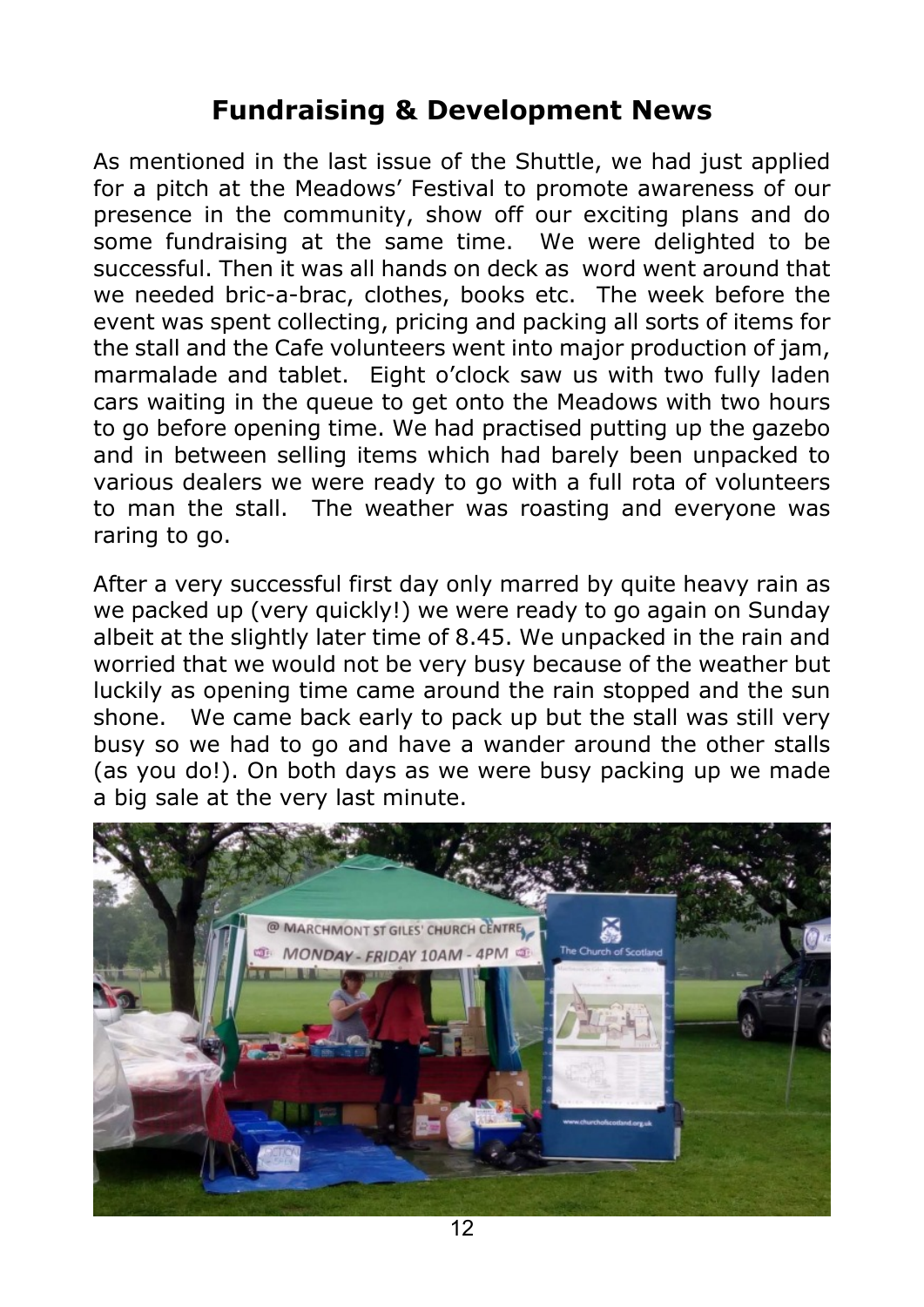Our remaining stock was donated to Cancer Research and the books have been selling in the Church Centre and will also be passed on to a charity shop.

Then to count our takings! Our grand total stands at **£715.50** and is still growing. We had a few items which we took to get valued and sell privately and await the results hopefully. We are hugely grateful to everyone for all their kind and generous donations and to all who helped in any way. It was a lot of hard work and late nights but very well worthwhile and we hope to do it all over again this time next year.

We have also had an extremely generous off of a very large custom built doll's house and furnishings which will be sent to auction in due course.

As part of our contract with our professional fundraisers, we have been asked to write to our users and various people in the local community for statements of support and we have had some lovely responses eg *We advertise that we have a 'safe and comfortable environment for students to express and creatively grow'. This environment is Marchmont St Giles' and will continue to be our home in the future. We will continue to work alongside them to have this amazing space that people can come and use and enjoy and feel part of the community - SJM Creative.*

Our original quantity Surveyor recently informed the committee that he was planning to retire soon and felt it would be an opportune time for us to appoint a new QS. With the help of DRD Architects we have agree to their recommendations and await their official agreement to work on out project.

Some of you may have attended a wine-tasting event last summer organised in conjunction with Chris Mitchell from Cork and Cask one of our local businesses. This was so successful that we are planning to run another one in the Church Centre on the  $25<sup>th</sup>$ August. It is also an opportunity to show off our updated plans.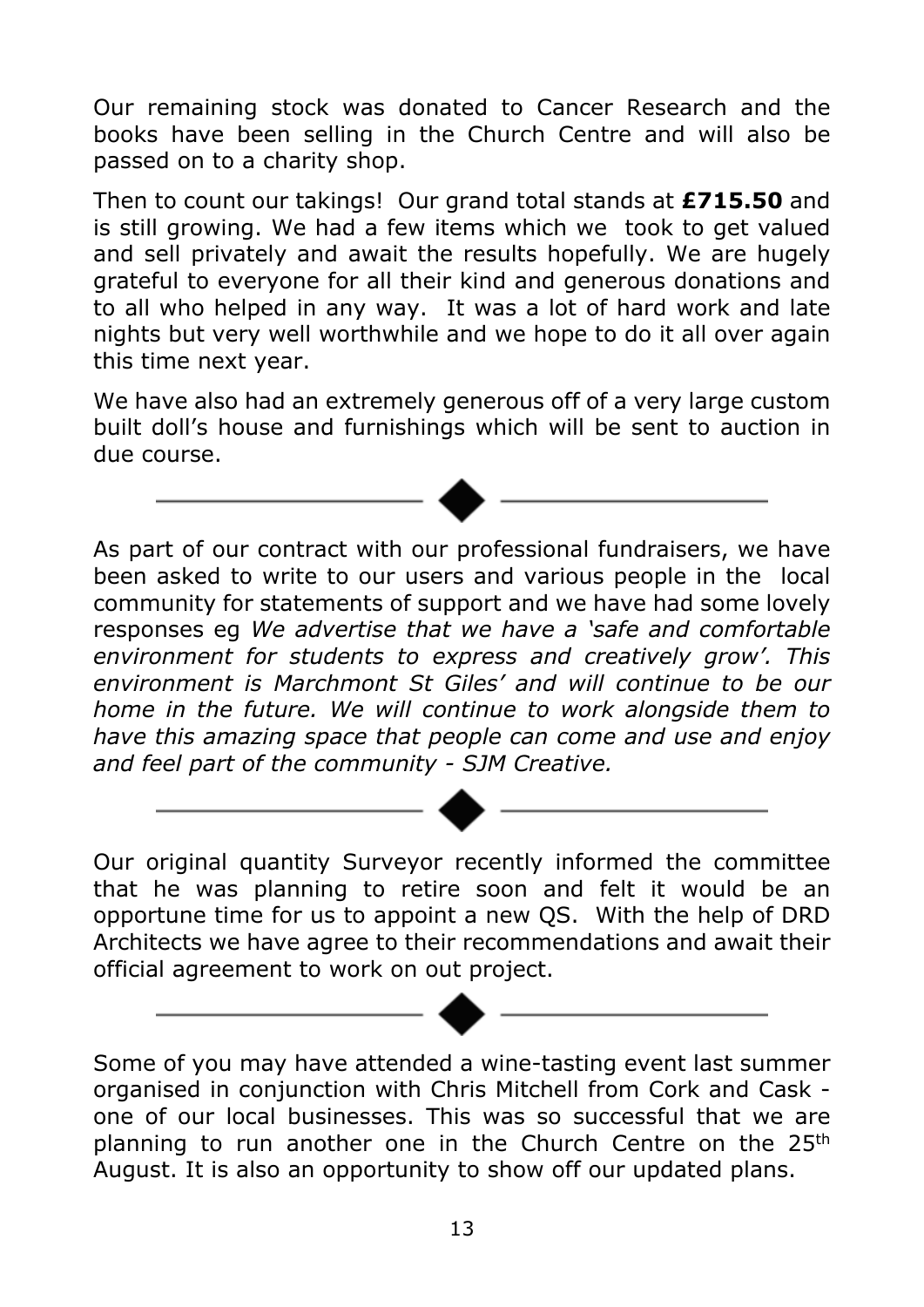# AROUND THE AISLES

**Butterflies Cafe** will be closed for its annual summer break from 3pm on Friday 20th July until 10am on Monday 13th August. As ever Nicci and Judith are hugely grateful to all their volunteers not just for helping in the cafe but also for all the lovely home-made goodies they have produced for us to sell in aid of the development. We wish all our customers a happy and healthy summer.

**Butterflies Plus** will stop at the end of June and resume on the first Wednesday of September. We wish all our customers a good summer and look forward to seeing them on our return.

**Maintenance Week** - this year the Maintenance week will commence on Monday 23rd July and Dave Alexander, our church caretaker, would be delighted to see you if you have a spare couple of hours one morning to come and help with some of the work that needs to be done.

**The Shuttle** will be on holiday for July and August and the next deadline will be Sunday 2nd September.

**Please note** The Shuttle is published on the Second Sunday of the months of September to December and February to June. All contributions must be in the hands of the Editors by the first Sunday of the month of publication otherwise we cannot guarantee inclusion in that issue. To facilitate inclusion it would be useful to send the contribution by email, using the font Verdana, 10pt.

Putting the magazine together requires a fair bit of 'shuttling about' and takes quite a while and the Editors have frequently had to burn the midnight oil on the Saturday night before the issue date so they would be very grateful if contributors can get their articles in on time.

**Church Centre Front Door** - due to the heaviness of this door, the HDC are speaking to a specialist company who install electronic kit which will allow us to press a button to open the door and/or still have it in an open position in good weather. This should make access much easier for all and we will still be able to retain our wooden door.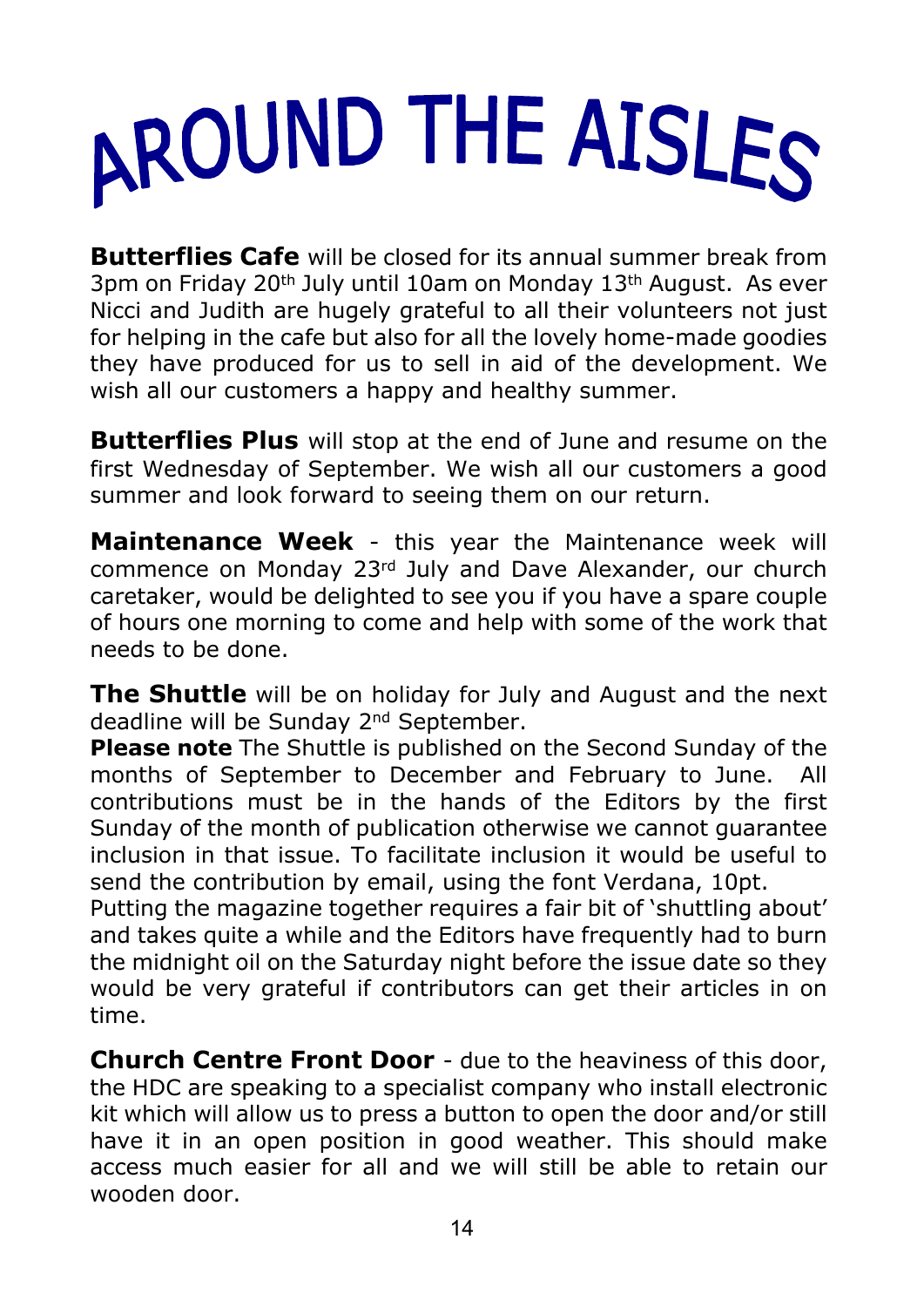And finally………

# The Perfect Answer

I once asked a very tricky question during a job interview and the answer hasn't left me since.

"You are driving in your car on a stormy day, you pass by a bus stop and three people are waiting there. The first is the perfect woman of your dreams, the second is an old friend who once saved your life and the third is a lonely old woman who looks really sick.

If you only had one seat in your car who would you offer a ride to?

Let's think about it; this is a moral or ethical dilemma actually used as part of a job application.

Do you pick up the old woman because she is in a critical condition and you should save her first?

Do you take the old friend because he once saved your life and this would be the perfect opportunity to pay him back?

However both choices leave you missing out on the woman of your dream.

The candidate who got the job - one of 200 applicants - had no trouble answering. He simply said "I would give the car keys to my old friend, let him drive the old lady to the hospital and stay behind to wait for the bus with the woman of my dreams." He left me stunned. It completely changed my outlook and it reminded me to "Think outside of the box."

Everyone is born with an instinct of success and ability to make it but only those who think out of the box succeed.

Remember "Big ideas come from forward thinking people who challenge the norm, think outside the box and invent the world they see rather than submitting to the limitations of current dilemmas.

The limits of the possible can only be defined by going beyond them into the impossible." Arthur C Clarke